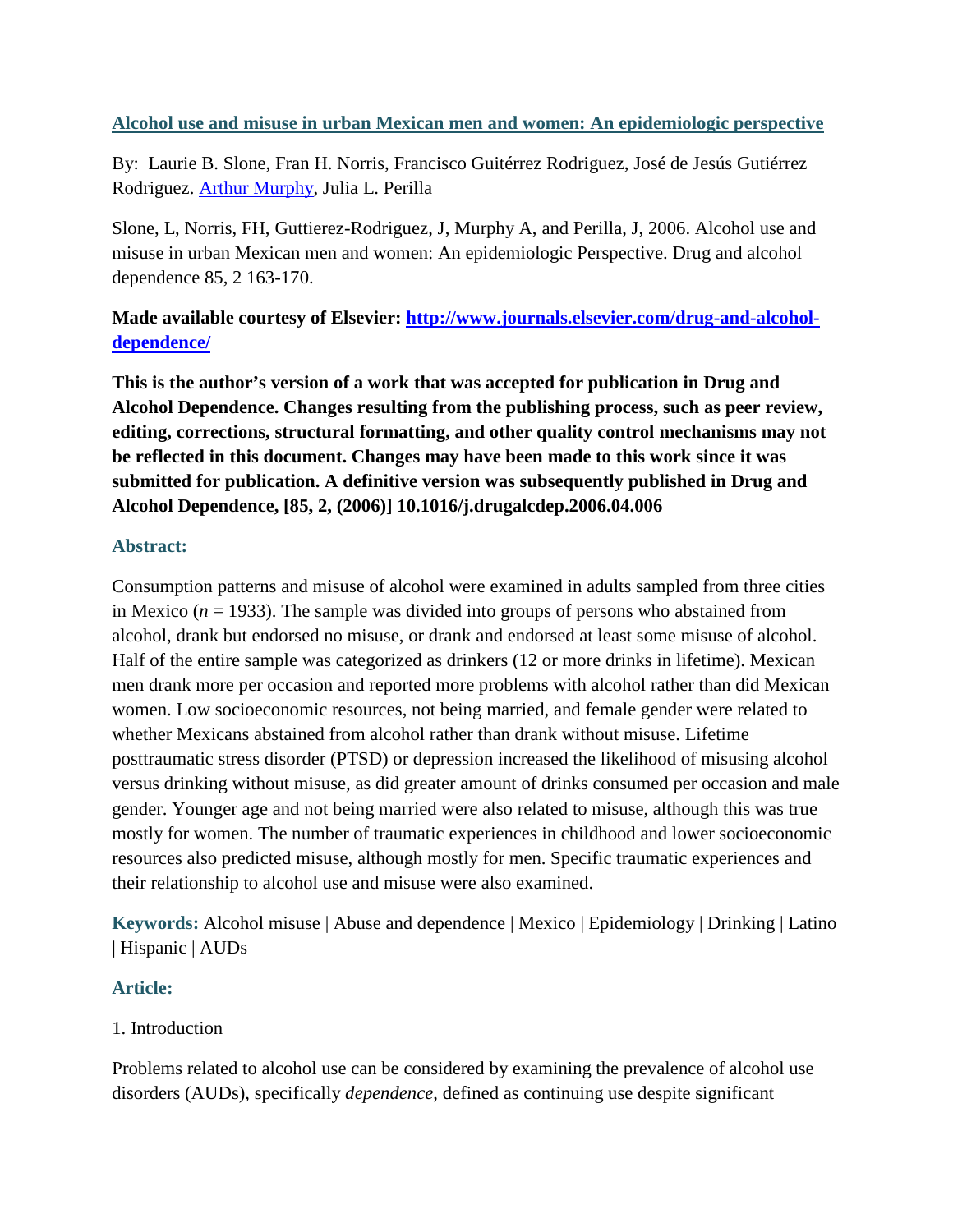substance-related problems, often including tolerance, withdrawal, compulsive use, and change in activities or roles, and *abuse*, manifested by recurrent and significant adverse consequences without dependence (American Psychiatric Association, 1994).

Problem drinking can also be considered by examining social, legal, psychological, and physical consequences (Caetano, 1997). More drinks consumed leads to more alcohol problems (Ely et al., 1999,Caetano, 1997, Brienza and Stein, 2002, Glanz et al., 2002 and Galvan and Caetano, 2003), yet overall, only 15–20% of the variance in problematic drinking is accounted for by demographics and consumption amount (Caetano, 1997). Even average alcohol consumption leads to increased risk for a variety of health problems (Rehm et al., 2003) and marital difficulties (Marshal, 2003).

In this paper we focus on drinking behavior in Mexico. Because most research has been conducted in the developed world, our understanding of alcohol use and misuse in developing countries, such as Mexico, is limited. To create a frame of reference, we briefly review findings on alcohol misuse in the developed world, particularly in Hispanics, a diverse ethnic category in the U.S. composed of Mexican Americans, Puerto Ricans, and Cubans, among others, which was the fastest growing ethnic group in the U.S. between 1990 and 2000 (U.S. Census Bureau, 2000). We also review research on misuse of alcohol in Mexico and then review some of the findings on alcohol consumption in these various settings.

### 1.1. Alcohol misuse

Overall, research indicates the presence of demographic differences in patterns of alcohol misuse. Men drink more and have more alcohol related problems than women (Nolen-Hoeksema, 2004 and Glanz et al., 2002). The reasons for these gender differences remain unclear (Glanz et al., 2002, Kessler et al., 1997 and Nolen-Hoeksema, 2004), and for heavy consumers, this sex difference disappears (Caetano, 1997). Most alcohol-related problems occur in early adulthood, during the 20s, and problem drinking is worse for those low in income (Caetano, 1997). Sex differences in alcohol-related behavior are also strong among Hispanics. Hispanic men have more problems with alcohol than do Hispanic women, and this holds true for Mexican Americans (Vega et al., 2003, see also Caetano, 1997 and Nolen-Hoeksema, 2004). Among Mexican women, the prevalence of alcohol-related disorders has been found to be minimal (Amaro et al., 1990). Men of Mexican origin continue to have problems with alcohol well beyond their youth and have more alcohol-related disease (Caetano, 1997). In Hispanic men, those with less education and with incomes greater than \$20,000 were more at risk for problems (Caetano, 1997). Traumatic life experiences are also related to misuse of alcohol, such as childhood abuse (Kilpatrick et al., 2000 and Felitti et al., 1998), life threatening accidents, serious assault, rape, and witnessing severe injury (McFarlane, 1998).

Evidence is mixed regarding the prevalence of alcohol related problems in Hispanics compared to other ethnic groups. Kessler et al. (1994) found no differences between non-Hispanics and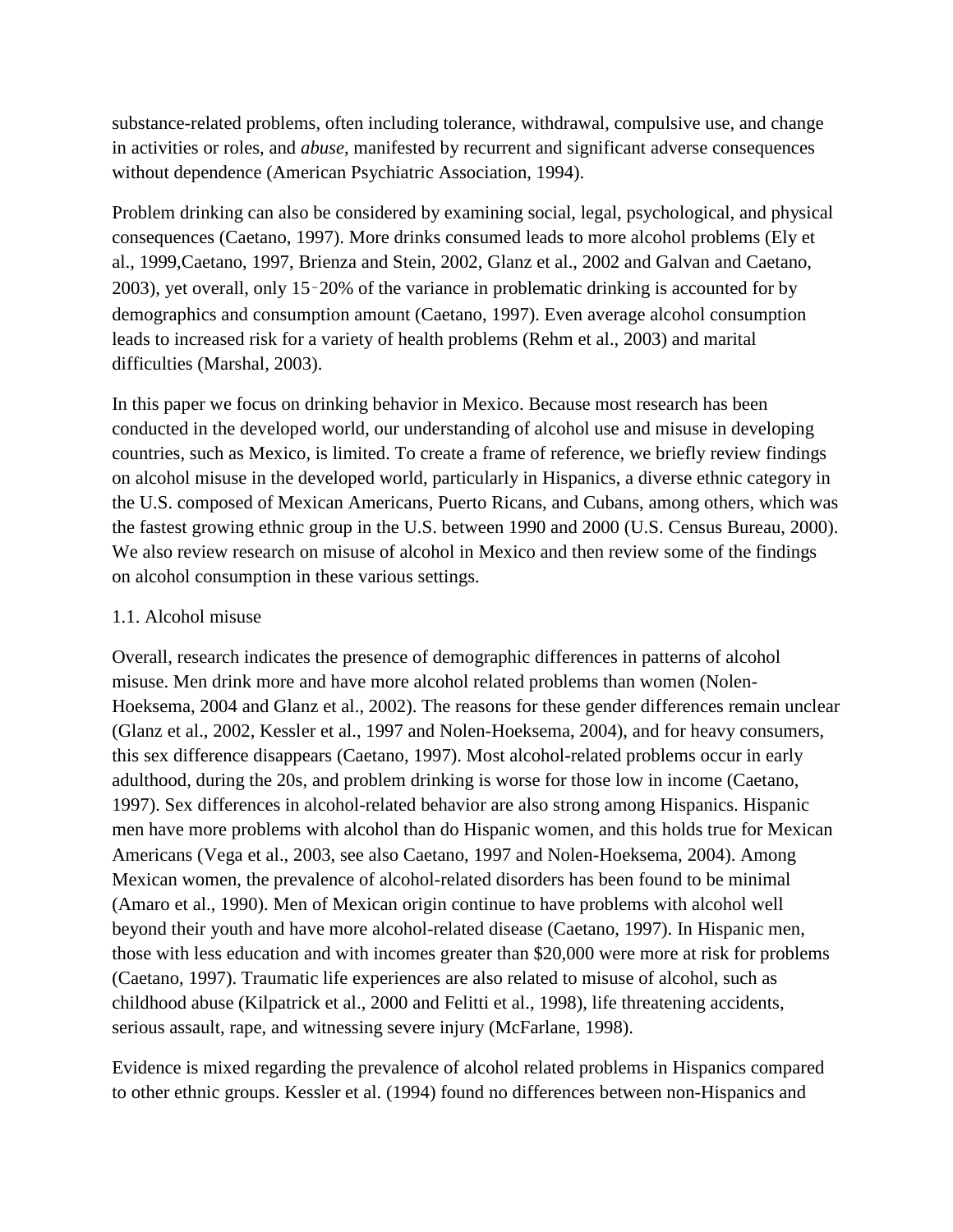English-speaking Hispanics, but other researchers have reported that Hispanics have a higher incidence of problems than do non-Hispanic Whites (Caetano, 1997), as well as higher prevalence of AUDs (Turner and Gil, 2001). The prevalence of AUDs is higher among Mexican Americans than among non-Mexican Americans (Burnam et al., 1987 and Vega et al., 1998), but also higher among Mexican Americans born in the U.S. (22%) than among those born in Mexico (9.4%) (Caetano and Clark, 2003 and Grant et al., 2004b).

In the U.S., the 12-month prevalence of alcohol misuse ranges from 1.3 to 3.8% for dependence and 3.1 to 4.7% for abuse (Grant et al., 2004a). In Mexico, the 12-month prevalence of any substance use disorder is 2.5% (WHO World Mental Health Survey Consortium, 2004). Lifetime prevalence in the U.S. is 5.4% for alcohol dependence and 13.2% for abuse (Kessler et al., 2005a and Kessler et al., 2005b). Lifetime prevalence for Mexican Americans is 11% for dependence (4.6% for women, 16.9% for men) and 3% for abuse (2.1% for women, 4.4% for men) (Vega et al., 1998). Lifetime prevalence in Mexico City was 8.2% for alcohol dependence and 3.1% for alcohol abuse (Vega et al., 1998) and in the Mexican National Survey on Psychiatric Epidemiology alcohol dependence was 5.9% (Medina-Mora et al., 2003).

## 1.2. Alcohol consumption patterns

Alcohol use is highly prevalent. Defined liberally as ever having one drink or more, rates are 83% in the U.S. (SAMHSA, 2004), 78–89% in Europe (Hupkens et al., 1993), and 67–84% throughout developed countries (World Health Organization, 1995). In the U.S., women drink less often than men (Nolen-Hoeksema, 2004), with 46% of women and 62% of men using alcohol within the past month (SAMHSA, 2004). However, 80% of women but 59% of men are light drinkers, consuming fewer than 3 drinks per week (National Center for Health Statistics, 2004). In the U.S., consumption peaks in young adulthood, but worldwide it appears to continue to increase with age (Glanz et al., 2002, World Health Organization, 1995). Socioeconomic status is also related to amount of alcohol consumed. Light-to-moderate drinking is the most prevalent consumption pattern in the middle and upper classes, but abstinence is the most prevalent pattern in the lower classes in Europe (see Van Oers et al., 1999).

Although Hispanic adults are more likely to abstain from alcohol than are non-Hispanic White adults (Galvan and Caetano, 2003), wide variations in alcohol consumption have been reported among Hispanic subgroups, with Mexican Americans showing higher prevalence than do Hispanics of Caribbean origin (Vega et al., 2003). The pattern of drinking in Mexican Americans appears to shift toward U.S. norms after only five years of being in the U.S. (Caetano and Medina-Mora, 1988).

In Mexico the legal drinking age is 18 years old. Compared to Mexican American men Mexican men tend to drink less often but more per occasion (Caetano and Medina-Mora, 1988), a pattern sometimes called "fiesta drinking" (Medina-Mora et al., 2000). Drinking and excessive drinking are less distinct (Medina-Mora, 1993, as cited in Medina-Mora et al., 2000). Women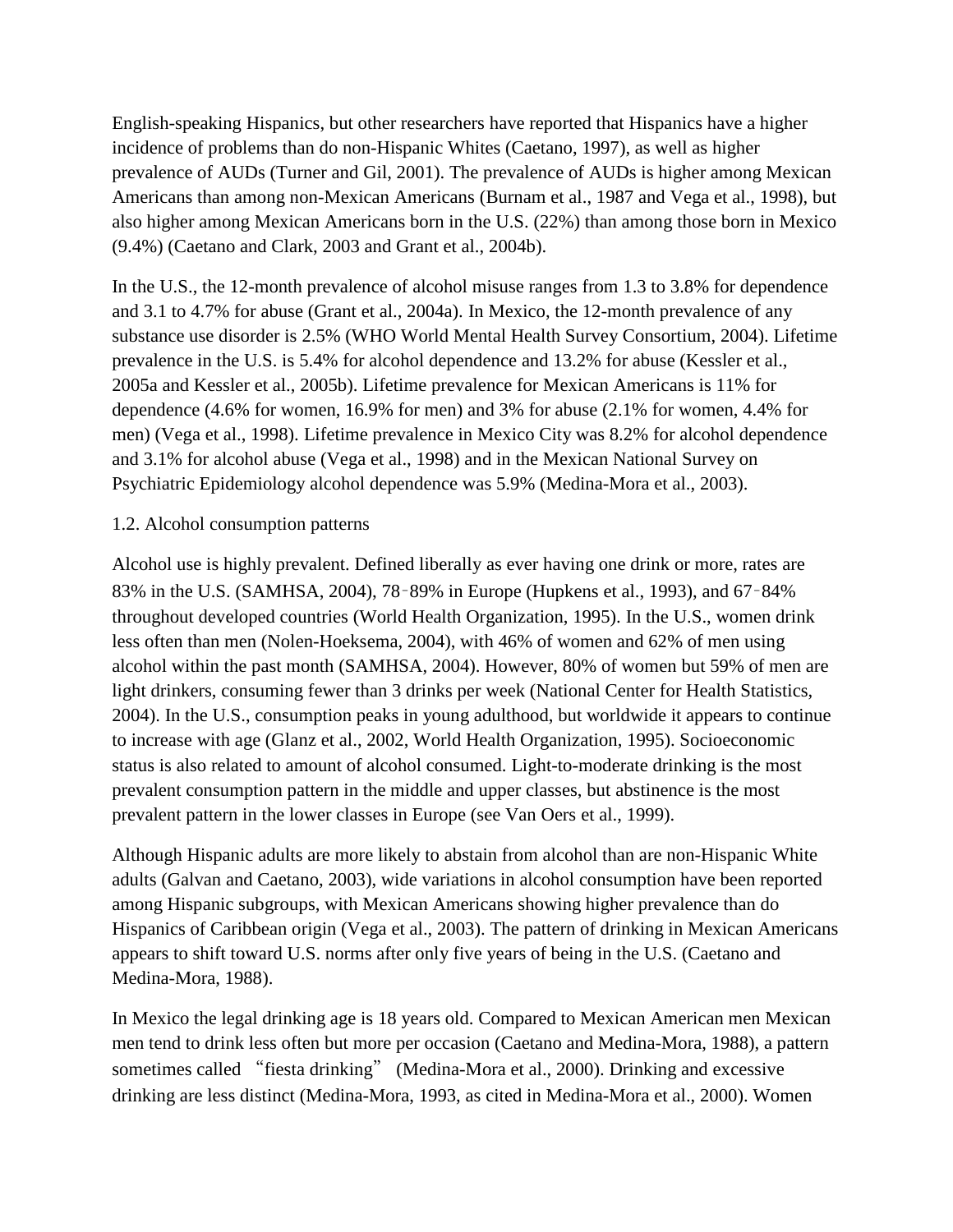drink less than men, and at least half abstain (64% in a 1989 study, 55% in a 1998 study; Medina-Mora et al., 2000). Abstinence is also common in rural Mazahua women (Nance, 2004).

Here we describe alcohol consumption and misuse in a probability sample from three diverse cities in Mexico. We test if alcohol-related behavior in our sample is consistent with existing research: if men drink more alcohol and have more problems with alcohol than do women, if abstinence is prevalent among those low in socioeconomic resources and among women, and if childhood abuse and other potentially traumatic events (PTEs) are related to alcohol misuse. We describe the profile of various groups defined by their drinking behavior and examine predictors. This information may foster greater cultural understanding and could potentially help reduce the prevalence of AUDs in Mexico and neighboring countries.

### 2. Methods

### 2.1. Sampling and interviewing procedures

Details of the sampling procedures for this study have been presented elsewhere (Norris et al., 2003). A multi-stage probability sampling design was used. Of the total tracts in each city 10% were randomly selected and then household units in numbers proportional to the population size of the tract area were chosen. Of eligible households (noneligible units were vacant lots or businesses) the male or female head of the household was asked if the household would participate in the study, and those that agreed completed a one hour sociodemographic interview about all members of the household. From this initial census, one adult was randomly selected for a 2-h, in-depth, psychological interview. Interviews were completed in private by trained, local interviewers in the respondent's home.

The complete normative study included four cities, but because the measure of alcohol use was not included in Oaxaca, three cities were included in this report. Data were collected in 1999 from Guadalajara, Mexico's second largest city, located in the central region. It is a modern, industrial city and an important commercial center  $(n = 713)$ ; response rate = 82%). Data were collected in 2001 from Hermosilla, located in the northwestern region in close proximity to the United States with a strong North American flavor (*n* = 618; response rate = 76%), and Mérida, a city with a rich colonial history located in the Yucatan Peninsula  $(n = 602)$ ; response rate  $= 70\%$ ). Study procedures were approved by institutional review boards in the United States and Mexico and were reviewed for adherence to federal (U.S.) guidelines for conducting research in international settings.

The proportion of women in the study (64%) was higher than it should have been (55%) according to the most recent Mexican census data. The bias appeared to occur at the point of selection for the psychological interview, but the reason for this was not clear. Fieldwork supervisors reviewed audiotapes of each interview and verified that the interviewer selected the appropriate adult (the one with the most recent birthday), regardless of who gave the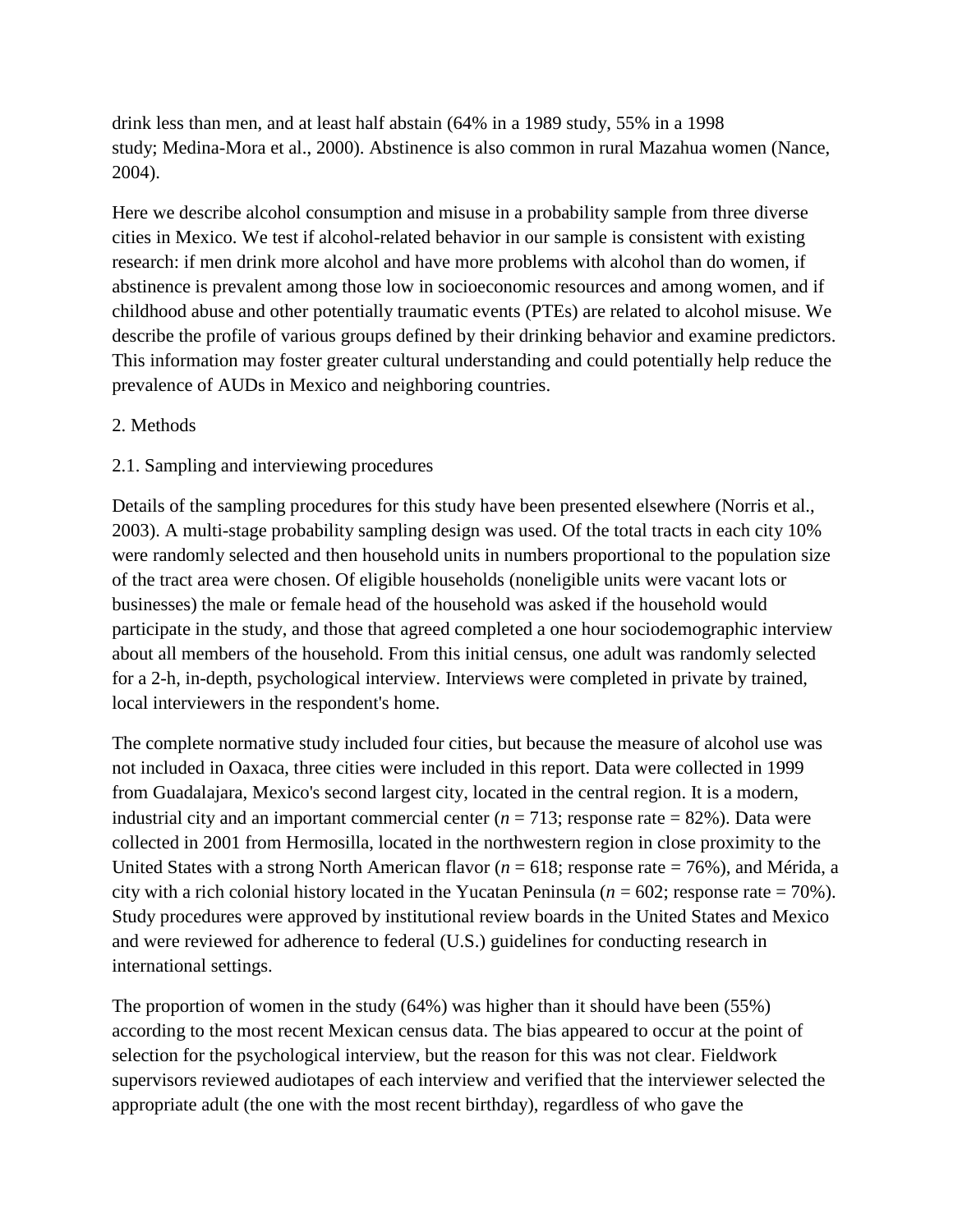sociodemographic interview or who was home at that time. Analyses of the household demographic data indicated that female participants were quite representative of the larger population of women, but male participants underrepresented younger, lower-income, lesseducated men. With effect sizes (*d*) in the range of .09 to .12, the magnitude of the bias appeared to be very small. For analyses of the total sample (men and women combined), weights were applied to correct the sex distribution to a 55:45 female to male ratio.

## 2.2. Measures

Alcohol abuse/dependence was assessed by using a 12-item measure used routinely at the University of Guadalajara Psychology Clinic. This measure has a *yes*–*no* response format. The first item screened for use (12 or more drinks in lifetime) and remaining items were scored or skipped and coded *no* for persons who reported having less than 12 drinks in their lives. The scale also contains an item asking how many drinks, on average, the person consumes on one occasion: 1–2, 3–5, or more than 5. The total scale had an alpha coefficient of .79. The Guadalajara measure focuses on current alcohol-related problems and does not date their onset or yield a formal DSM-IV (American Psychiatric Association, 1994) diagnosis. Yet the scale does tap many indicators of AUDs.

Lifetime posttraumatic stress disorder (PTSD), general anxiety disorder (GAD), and major depressive disorder (MDD) were measured by using the Composite International Diagnostic Interview (CIDI), developed and translated into Spanish by the World Health Organization (World Health Organization, 1997). The PTSD module begins with a list of 10 potentially traumatic events that "sometimes happen to people". Measures of trauma exposure were computed by counting how many of the events happened to the respondents in their lifetimes, before they were 16, and before they were 12. Single and multiple occurrences of the same event were counted as one.

Demographic variables were also assessed. In the absence of reliable income data, an indicator of socioeconomic resources was created by combining a measure of material goods (showers, televisions, etc.) with education (after standardization). Personal possessions are related to the quality of living conditions in Mexican households, and education and material goods were highly correlated,  $r(1927) = .44, p < .001$ .

## 2.3. Data analysis strategy

Chi-square and one-way analyses of variance tests were conducted to test differences between groups of interest on alcohol consumption and misuse, using independent chi-squares or contrasts to interpret specific group differences. Multinomial logistic regression was used to test for predictors of alcohol use and misuse, as well as to compare the association of different traumatic experiences to alcohol use patterns.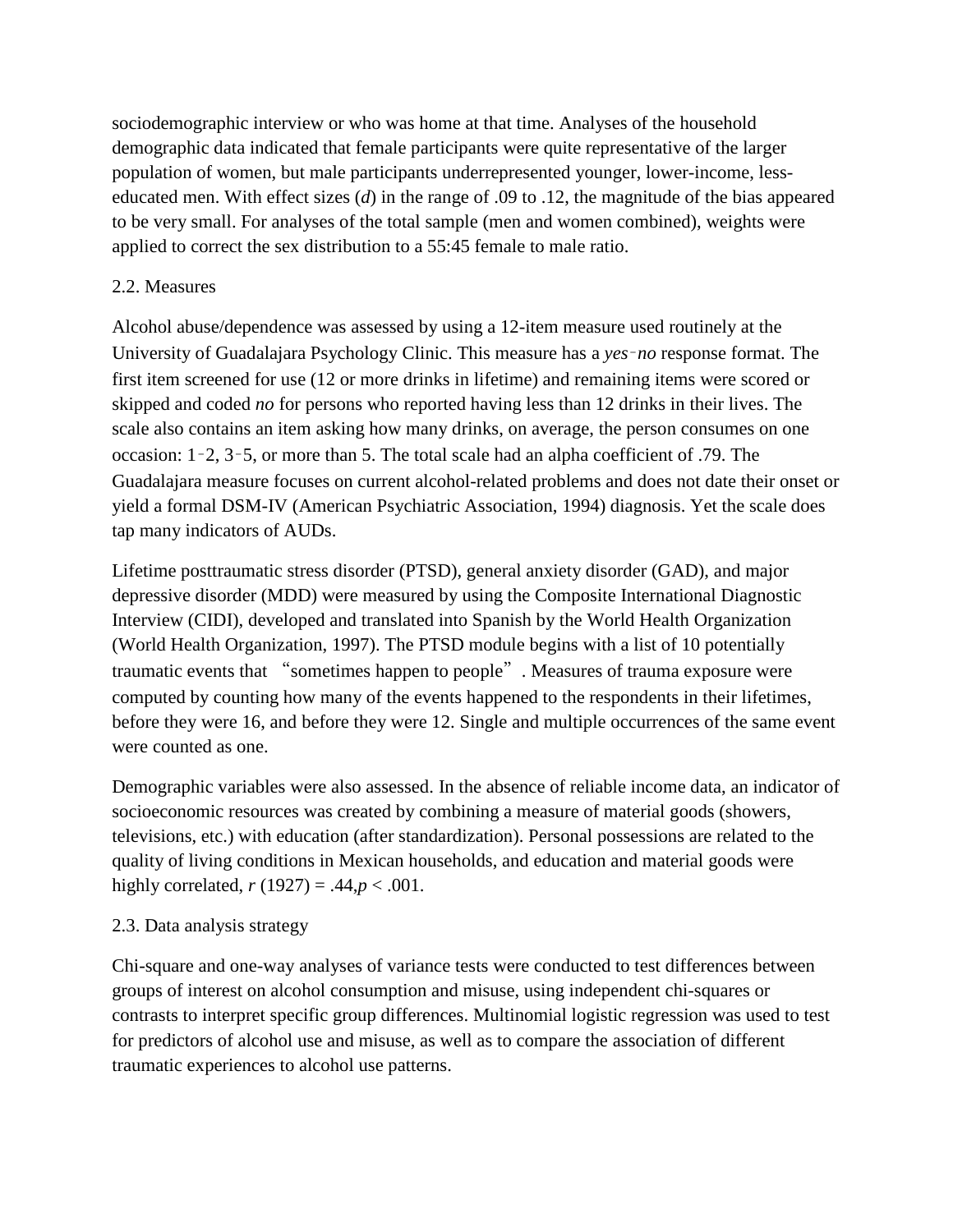Proxies for alcohol abuse and dependence were created. In an exploratory factor analysis of alcohol use data, varimax orthogonal rotation led to three factors, but the third factor was weak. When a two-factor solution was forced, two non-overlapping factors emerged (KMO statistic .82) that appeared conceptually to correspond to abuse and dependence. Five items loaded onto an abuse factor ( $\alpha = .72$ ) that described adverse consequences of drinking, and six items loaded onto a dependence factor ( $\alpha = .65$ ) that described consumption patterns (see Table 3). Because the scale lacked some DSM criteria (legal issues connected to drinking, time spent on alcohol thoughts and consumption), prevalence of alcohol related disorders could not be assessed yet descriptive data are presented for alcohol abuse and dependence factors.

#### 3. Results

#### 3.1. Sample characteristics

Women made up 64% of the sample, and the gender distribution was similar across cities. Age  $(M = 40, S.D. = 16$ , range 18-92) and education  $(M = 9$  years, S.D. = 5) did not differ between women and men. This level of education is somewhat higher that the national average (7.6 years) for Mexicans aged 15+ (INEGI, 2001). Education varied across cities, with Guadalajara averaging one year less than the other cities,  $F(2, 1926) = 7.59$ ,  $p < .001$ , Tukey HSD  $p's < .05$ , and decreased with age, *r* (1937) = −.36. The index of socioeconomic resources (education and material goods combined) was normally distributed in all cities, but slightly higher in Hermosilla than Guadalajara,  $F(2, 1924) = 12.27$ ,  $p < .01$ , Tukey HSD  $p < .05$ . Approximately 61% of the sample was married.

The average number of PTEs experienced during youth (through age 16) was higher for men (0.6) than for women (0.4),  $t(1938) = 3.73$ ,  $p < .001$ . Sizable percentages of the sample met criteria for lifetime PTSD (men 8.2%, women 12.8%) and lifetime MDD (men 8.2%, women 15.1%), with greater prevalence in women than men for both disorders,  $\chi$  $2(1, n = 1934) = 28.66$ , and  $\chi^2(1, n = 1933) = 22.41$ ,  $p's < .001$ . The percentages of men and women who had lifetime GAD did not differ (men 1.7%, women 2.9%).

### 3.2. Alcohol consumption in Mexico

A greater percentage of Mexican men (76.9%) than women (34.0%) had 12+ drinks in their lifetime (53.8% combined). Men also consumed more drinks per occasion than did women,  $\chi$  $2(3, n = 1914) = 498.10, p < .001$ . Men were more likely than were women to consume 3-5 drinks per occasion (24.0% versus 12.0%) and especially more likely to consume over 5 drinks per occasion (35.5% versus 4.6%), single-d.f.  $\chi^2$  tests all  $p$ 's < .001. Average consumption per occasion was inversely related to age,  $r(1993) = -0.13$ ,  $p < 0.001$ , for both men and women. Across age groups, the proportions of men and women who abstained from alcohol remained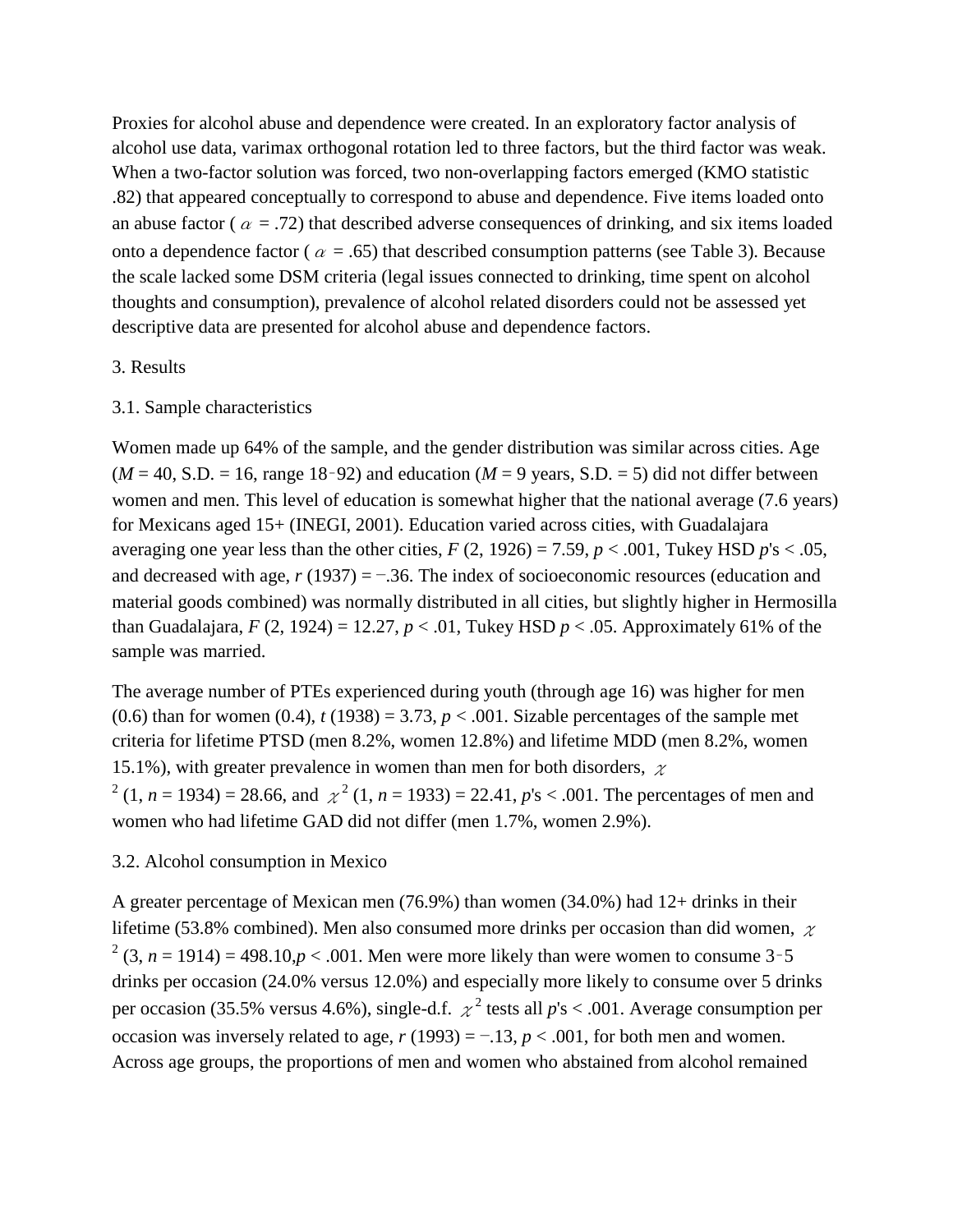stable,  $\chi^2$  (5, *n* = 896) = 8.29, n.s., and  $\chi^2$  (5, *n* = 1043) = 9.19, n.s., respectively. Levels of abstinence were also similar across cities,  $\chi^2$  (2, *n* = 1941) = 0.62, n.s.

## 3.3. Alcohol-related problems in Mexico

Drinking behavior was classified as (1) *abstinence*, having fewer than 12 drinks over the course of one's life (*n* = 902), (2) *drinking without misuse*, consuming 12+ drinks with no evidence of abuse or dependence  $(n = 452)$ , or (3) *misuse*, consuming  $12+$  drinks and endorsing at least one indicator of alcohol abuse or dependence  $(n = 577)$ . Cities did not differ in the distribution of this variable,  $\chi^2$  (2, *n* = 1941) = 0.85, n.s. Among men, 23% abstained, 28% drank but did not misuse, and 49% misused. Among women, 66% abstained, 20% drank but did not misuse, and 14% misused. Demographic profiles of men and women categorized by drinking behavior are displayed in Table 1.

Table 1 Profiles of groups defined by gender and drinking behavior

| Variable             |       | Abstain           | <b>Drink</b>       | Misuse                     | Omnibus    |
|----------------------|-------|-------------------|--------------------|----------------------------|------------|
|                      | Men   | $(n=201)$         | $(n=242)$          | $(n=426)$                  | $F/\chi^2$ |
|                      | Women | $(n=701)$         | $(n=210)$          | $(n=151)$                  |            |
|                      |       | M(S.D.)           | M(S.D.)            | M(S.D.)                    |            |
| Age                  | Men   | 39.14 (18.67)     | 39.82 (15.81)      | 38.49 (15.78)              |            |
|                      | Women | 41.27 $(16.89)^b$ | 42.34 $(14.66)^b$  | 35.14 (14.10) <sup>a</sup> | $12.13***$ |
| Education            | Men   | $9.39(4.43)^{a}$  | $10.91(4.74)^b$    | $9.70(4.57)^{a}$           | $6.12***$  |
|                      | Women | $8.36(4.48)^{a}$  | $9.45(4.51)^b$     | $9.48(4.27)^{b}$           | $8.39***$  |
| Material goods       | Men   | $16.89(5.80)^{a}$ | 19.20 $(5.61)^{b}$ | $18.08(5.97)^{a}$          | $7.06***$  |
|                      | Women | 17.29(5.77)       | 18.36 (5.71)       | 18.38(6.14)                |            |
| # Traumatic events   | Men   | $1.90(1.80)^{a}$  | $2.18(1.88)^{a}$   | $3.06(2.06)^{b}$           | $24.48***$ |
| Lifetime             | Women | $1.48(1.61)^{3}$  | $1.77(1.60)^a$     | $2.43(1.95)^{b}$           | 24.01***   |
| # Traumatic events   | Men   | 0.49(0.91)        | $0.40(0.81)^{a}$   | $0.72(0.97)^{b}$           | $8.38***$  |
| Youth                | Women | $0.38(0.73)^{a}$  | $0.40(0.77)^{a}$   | $0.68(1.03)^{b}$           | $10.49***$ |
| # Traumatic events   | Men   | 0.21(0.54)        | 0.24(0.65)         | 0.32(0.68)                 |            |
| Child                | Women | $0.23(0.56)^{a}$  | 0.26(0.65)         | $0.47(0.97)^{b}$           | $9.55***$  |
| Variable             |       | Abstain           | <b>Drink</b>       | Misuse                     | Omnibus    |
|                      | Men   | $(n=201)$         | $(n=242)$          | $(n=426)$                  | $F/\chi^2$ |
|                      | Women | $(n = 701)$       | $(n=210)$          | $(n=151)$                  |            |
|                      |       | %                 | %                  | %                          |            |
| Married              | Men   | 50.0              | 68.6               | 62.9                       |            |
|                      | Women | 61.9              | 66.5               | 49.3                       |            |
| <b>Lifetime PTSD</b> | Men   | 5.5               | 2.9                | 7.5                        |            |
|                      | Women | $10.6^a$          | $12.9^{a}$         | 23.0 <sup>b</sup>          | 15.25***   |
| Lifetime MDD         | Men   | 8.0               | 5.4                | 9.9                        |            |
|                      | Women | $13.0^a$          | $14.4^{a}$         | $25.2^{b}$                 | $12.94***$ |
| Lifetime GAD         | Men   | 2.5               | 0.8                | 1.6                        |            |
|                      | Women | 2.7               | 2.4                | 4.6                        |            |
| Drinks per occasion  |       |                   |                    |                            |            |
| $1 - 2$              | Men   |                   | 28.8               | 18.2                       | 31.43***   |
|                      | Women |                   | 66.8               | 29.1                       | 57.43***   |
| $3 - 5$              | Men   |                   | 41.1               | 26.1                       |            |
|                      | Women |                   | 27.4               | 46.4                       |            |
| >5                   | Men   |                   | 30.1               | 55.6                       |            |
|                      | Women |                   | 5.8                | 24.5                       |            |

 $a < b$ ,  $p < .001$ , for individual  $\chi^2$  tests of percentages or contrasts for tests of mean differences.

\*\*  $p < .01$ .<br>\*\*\*  $p < .001$  for omnibus tests.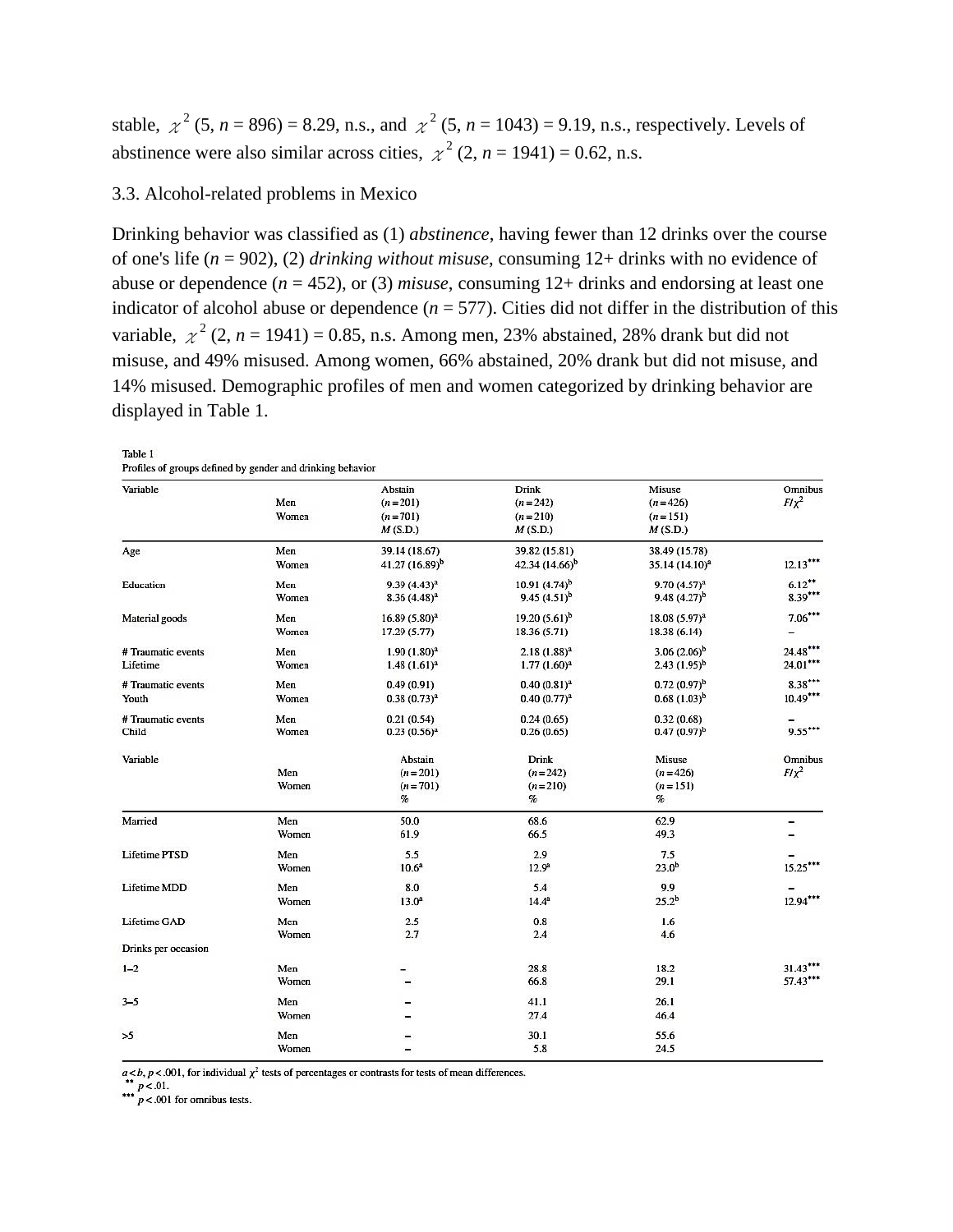#### 3.4. Predicting drinking behavior and potential alcohol problems in Mexico

A multinomial logistic regression was conducted in which sex, marital status (*unmarried* = 0, *married* = 1), age, socioeconomic resources, number of youth PTEs, lifetime psychological problems and two interaction terms for PTSD and MDD with sex were regressed onto drinking status. Persons who abstained and those that misused alcohol were compared to those who drank without misuse. The model was significant,  $\chi^2(20) = 524.94$ ,  $p < .001$ , Cox and Snell pseudo  $R^2 = .24$ . Persons were more likely to abstain than to drink (without misuse) if they were female, not married, or lower in socioeconomic resources. Persons were more likely to misuse alcohol than to drink without misuse if they were male, had experienced more PTEs in their youth, had a history of PTSD or MDD, were younger, or had lower socioeconomic resources.

Because sex differences were large, logistic regressions were also conducted separately for men and women, omitting the interaction terms. Both models were significant; for men,  $\chi$  $\chi^2$  (12, *n* = 695) = 67.13,*p* < .001; for women,  $\chi^2$  (12, *n* = 1197) = 79.72, *p* < .001. Each explained 7% of the variance. Results were similar to the original model (see Table 2) with some additional findings for women. Women were less likely to abstain than to drink without misuse the older they were but more likely to misuse than to drink without misuse the younger they were. There was a trend for women who were depressed to be more likely to misuse ( $p = .07$ ). In addition, women were more likely to misuse if they were not married.

| Predictor                                                | Men                |                      | Women             |                     |  |
|----------------------------------------------------------|--------------------|----------------------|-------------------|---------------------|--|
|                                                          | B(S.E.)            | OR (95% CI)          | B(S.E.)           | OR (95% CI)         |  |
| Abstinence vs. drinking without misuse (reference group) |                    |                      |                   |                     |  |
| Age                                                      | $-0.002(0.01)$     | $1.00(0.99 - 1.01)$  | $-0.011(0.01)^*$  | $0.99(0.98 - 1.00)$ |  |
| Socioeconomic resources                                  | $-0.259(0.06)$ *** | $0.77(0.68 - 0.87)$  | $-0.193(.05)$ *** | $0.82(0.75 - 0.91)$ |  |
| # Traumatic events youth                                 | 0.086(0.13)        | $1.09(0.85 - 1.40)$  | $-0.046(0.11)$    | $0.96(0.77 - 1.19)$ |  |
| Married                                                  | $-0.763(0.21)$ *** | $0.47(0.31 - 0.71)$  | $-0.253(0.17)$    | $0.78(0.56 - 1.08)$ |  |
| Lifetime PTSD                                            | 0.429(0.50)        | $1.54(0.58 - 4.09)$  | $-0.287(0.25)$    | $0.75(0.46 - 1.24)$ |  |
| Lifetime MDD                                             | 0.111(0.39)        | $1.12(0.51 - 2.44)$  | $-0.143(0.23)$    | $0.87(0.55 - 1.36)$ |  |
| Lifetime GAD                                             | 1.260(0.82)        | $3.52(0.71 - 17.38)$ | 0.201(.51)        | $1.22(0.45 - 3.01)$ |  |
| Predictor                                                | Men                |                      | Women             |                     |  |
|                                                          | B(S.E.)            | OR (95% CI)          | B(S.E.)           | OR (95% CI)         |  |
| Misuse vs. Drinking without misuse (reference group)     |                    |                      |                   |                     |  |
| Age                                                      | $-0.003(0.01)$     | $1.00(0.99 - 1.01)$  | $-0.033(0.01)$ ** | $0.97(0.95 - 0.98)$ |  |
| Socioeconomic resources                                  | $-0.158(0.05)$ **  | $0.85(0.77-0.94)$    | $-0.073(0.07)$    | $0.93(0.81 - 1.07)$ |  |
| # Traumatic events youth                                 | $0.363(0.10)$ ***  | $1.44(1.18 - 1.76)$  | 0.168(0.13)       | $1.18(0.91 - 1.54)$ |  |
| Married                                                  | $-0.125(0.19)$     | $0.88(0.61 - 1.27)$  | $-0.703(0.23)^*$  | $0.50(0.32 - 0.77)$ |  |
| Lifetime PTSD                                            | 0.684(0.43)        | $1.98(0.85 - 4.60)$  | 0.431(0.31)       | $1.54(0.84 - 2.83)$ |  |
| Lifetime MDD                                             | 0.486(0.33)        | $1.63(0.85 - 3.12)$  | 0.510(0.28)       | $1.67(0.96 - 2.90)$ |  |
| Lifetime GAD                                             | 0.515(0.77)        | $1.67(0.37 - 7.60)$  | 0.641(0.61)       | $1.90(0.58 - 6.24)$ |  |

Table 2

| Multinomial logistic regression predicting drinking behavior |  |  |  |
|--------------------------------------------------------------|--|--|--|
|                                                              |  |  |  |

 $p < .05$ .

\*\*  $p < .01$ .<br>\*\*\*  $p < .001$ .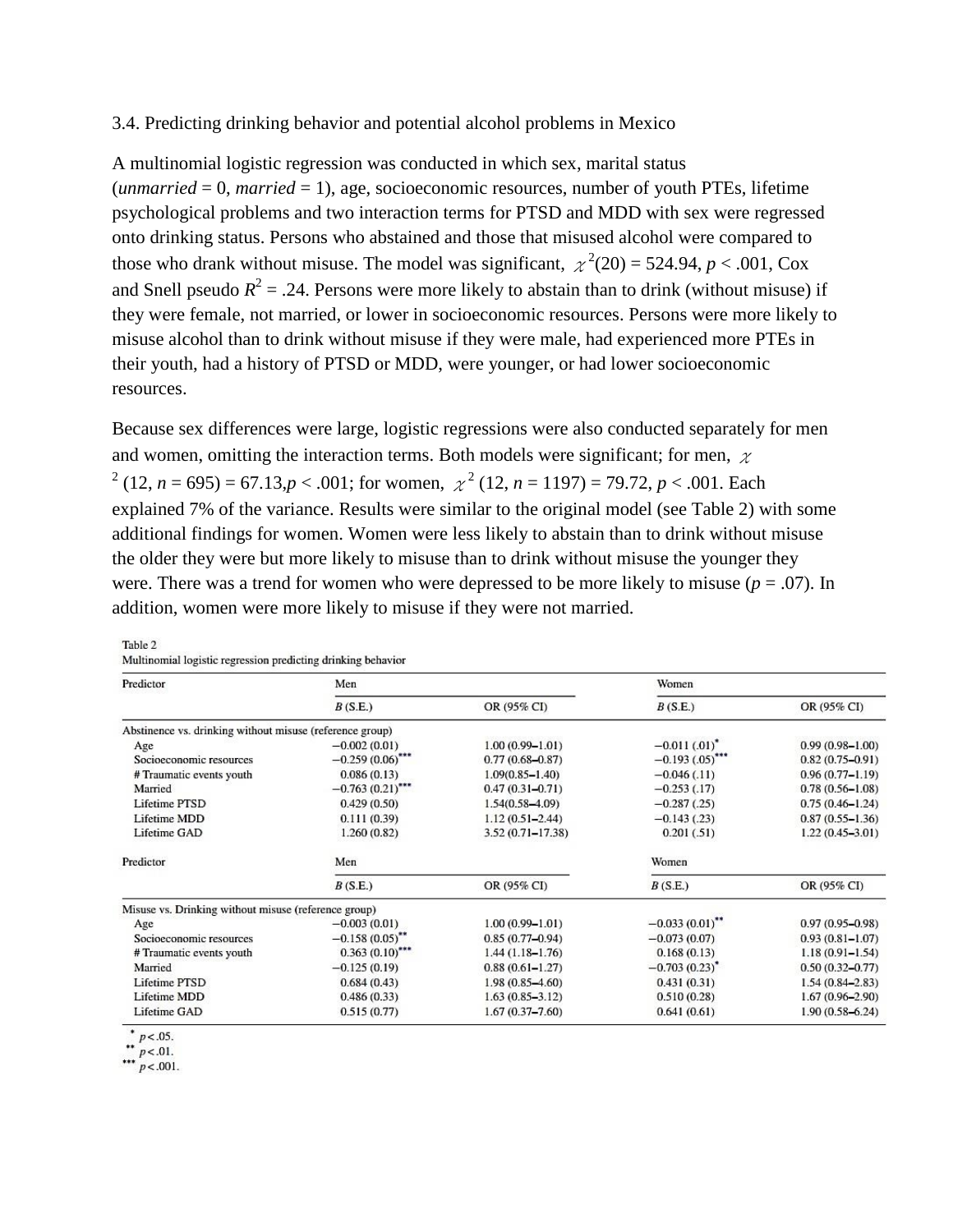Because amount of alcohol consumed is highly related to drinking problems, we ran two additional models including average consumption per occasion as a predictor, excluding nondrinkers. The models were significant for men,  $\chi^2$  (9, *n* = 533) = 77.05, *p* < .001, and women,  $\chi^2$  (9, *n* = 411) = 89.45, *p* < .001, and explained 11% and 22% of the variance, respectively. For men, heavy drinking was related to misuse,  $OR = 3.24$ , 95% CI (2.07-5.08); lower socioeconomic resources still predicted misuse rather than drinking in this model, but number of youth PTEs did not. For women, both heavy drinking, OR = 7.82, 95% CI (3.54– 17.27), and moderate drinking,  $OR = 3.74$ , 95% CI (2.22-6.30) were related to misuse, as were younger age, not being married, lifetime PTSD, and lifetime MDD.

#### 3.5. Drinking and traumatic life events

The association of drinking status with various PTEs was examined by using logistic regression. The relationship between lifetime PTEs and alcohol use/misuse can be reciprocal in nature; many men reported that alcohol had caused them to incur some type of accident or injury. Therefore, youth as well as lifetime PTEs were examined because it is more likely that the former occurred before the use/misuse.

Lifetime PTEs that had a frequency of less than 7% were excluded or combined into categories. For each of the six categories of trauma that resulted (rape, physical assault, accident, loved ones event, witnessing an event, and bereavement), dummy variables were created and entered as independent variables. Because of the large sex differences in drinking behavior and event frequencies (Norris et al., 2003) regressions were conducted separately for men and women.

Both models were significant for lifetime exposure: for men,  $\chi^2$  (12, *n* = 695) = 87.42, *p* < .001, Cox and Snell pseudo  $R^2 = .10$ ; for women,  $\chi^2$  (12, *n* = 1197) = 64.16, *p* < .001, pseudo  $R^2$  = .06). Men who experienced physical assault in their lifetime were more likely to drink rather than to abstain,  $OR = .43$ ,  $p < .001$ , and were 1.7 times more likely to misuse alcohol than to drink without misuse,  $p < .01$ . Men who had experienced sexual assault/molestation were 1.8 times more likely to misuse,  $p < .05$ . Women who had experienced an accident/disaster/fire in their lifetime were less likely than were other women to either abstain, OR = .62,*p* < .01, or misuse alcohol, OR = .62, *p* < .05. Women who had experienced sexual assault/molestation or traumatic bereavement were more likely than other women to misuse alcohol,  $OR = 2.74$  and 1.95, respectively, *p*'s < .01.

We repeated the analyses for youth PTEs, combined into similar groups: sexual/physical assault (combined due to low frequencies of occurrence), accident/disaster/fire, witnessing, and traumatic bereavement. Both models were significant: for men  $\chi^2$  (8, *n* = 695) = 20.07, *p* < .05, for women  $\chi^2$  (8, *n* = 1197) = 18.74, *p* < .05. The likelihood of men and women misusing alcohol was related to sexual/physical assault in childhood,  $OR = 3.80$  and 2.85,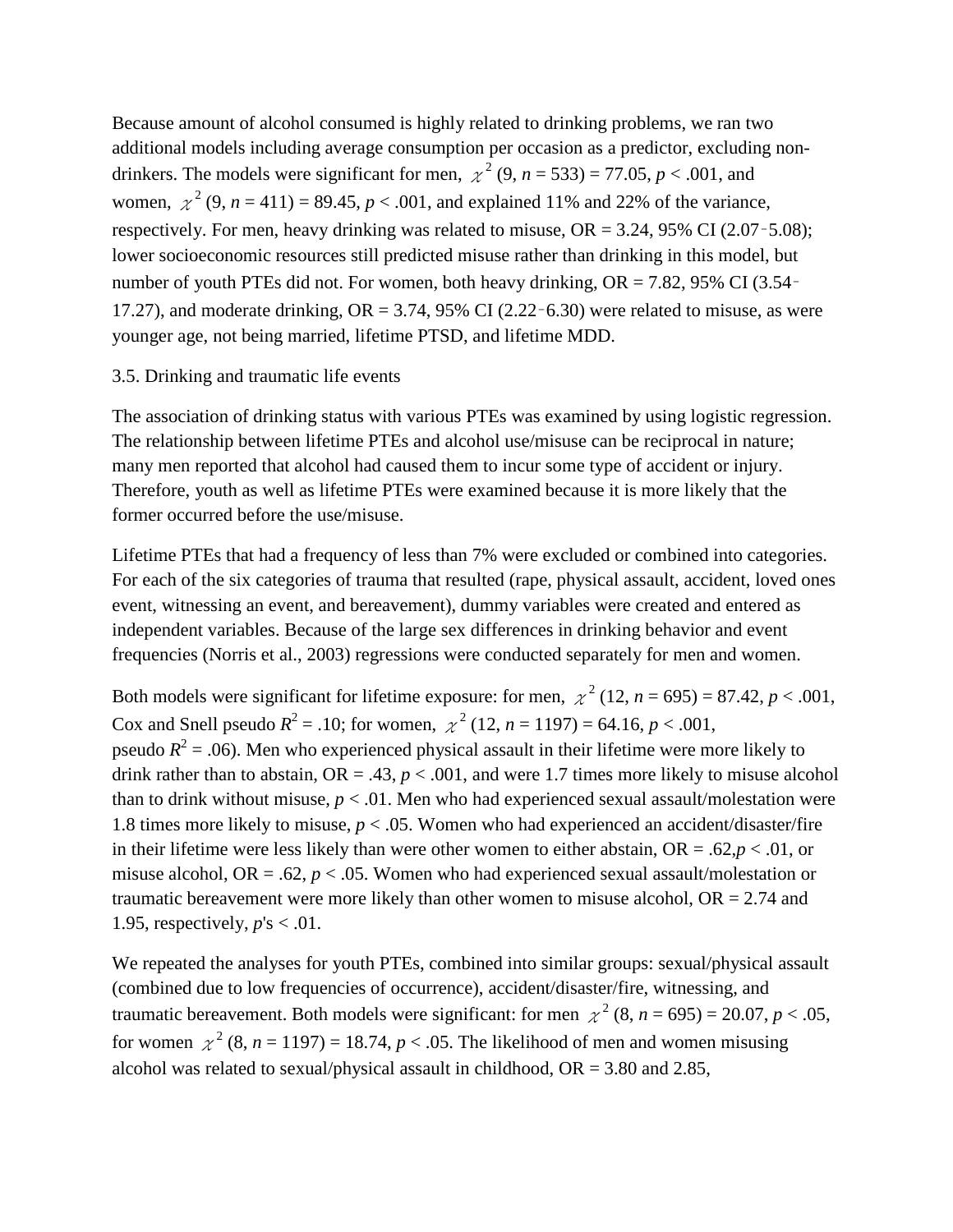respectively, *p*'s < .01. For women, traumatic bereavement during childhood made them 2.7 times as likely to misuse alcohol,  $p < .05$ .

#### 3.6. Alcohol abuse and dependence

Table 3 presents descriptive data on abuse and dependence for participants who endorsed at least one misuse item. Abuse was more prevalent than was dependence,  $t(1028) = 7.40$ ,  $p < .001$ . There were no differences in alcohol misuse total scores across the three cities,  $F(2, 1928) < 1$ , or on Dependence or Abuse scores (statistics not reported). Men endorsed more problems with alcohol than did women,  $t(352.6) = 5.19$ ,  $p < .001$ , but this was true more for Abuse,  $t(284.0) = 6.01$ ,  $p < .001$ , than for dependence.<sup>1</sup>

Table 3

Abuse and dependence among men and women who endorsed at least one misuse problem

|                             | Statistic | Men             | Women      | $x^2$   |
|-----------------------------|-----------|-----------------|------------|---------|
| Total # indicators          | M(S.D.)   | $2.92^*$ (1.96) | 2.14(1.46) |         |
| Abuse                       |           |                 |            |         |
| # Indicators                | M(S.D.)   | $1.77^*$ (1.22) | 1.12(1.13) |         |
| Guilt over actions          | %         | 65.7            | 57.0       | n.S.    |
| Forget things               | %         | $49.2^*$        | 31.1       | 15.05   |
| Family problems             | %         | $29.3^*$        | 11.3       | 22.05   |
| Accident or injury          | %         | $23.0^*$        | 6.6        | 23.22   |
| Lost friend                 | %         | 9.9             | 5.3        | n.S.    |
| Dependence                  |           |                 |            |         |
| # Indicators                | M(S.D.)   | 1.16(1.25)      | 1.02(0.94) |         |
| Have several, not intending | %         | 31.3            | 29.8       | n.S.    |
| Drink more than before      | %         | 25.4            | 33.1       | n.S.    |
| Drink faster than others    | %         | 20.9            | 23.0       | $n.5$ . |
| Drink to calm self          | %         | 16.0            | 13.2       | n.S.    |
| Drink to cure hangover      | %         | $15.5^{\circ}$  | 2.0        | 25.67   |
| Uneasy when not available   | %         | $6.6^{\degree}$ | 0.7        | 11.50   |

\*  $p < .001$ .

### 4. Discussion

Mexicans in these three cities are somewhat less likely to drink (54%) than are persons from developed countries (67–84%, World Health Organization, 1995). Although 77% of Mexican men in this sample drank, only 34% of the women had consumed more than 12 drinks in their lives, and of those women, 58% did not endorse a single item on the alcohol abuse/dependence scale. The level of women's abstinence in our study seems slightly higher than others reported, even though abstinence was defined over the lifetime in our study rather than for the past year, as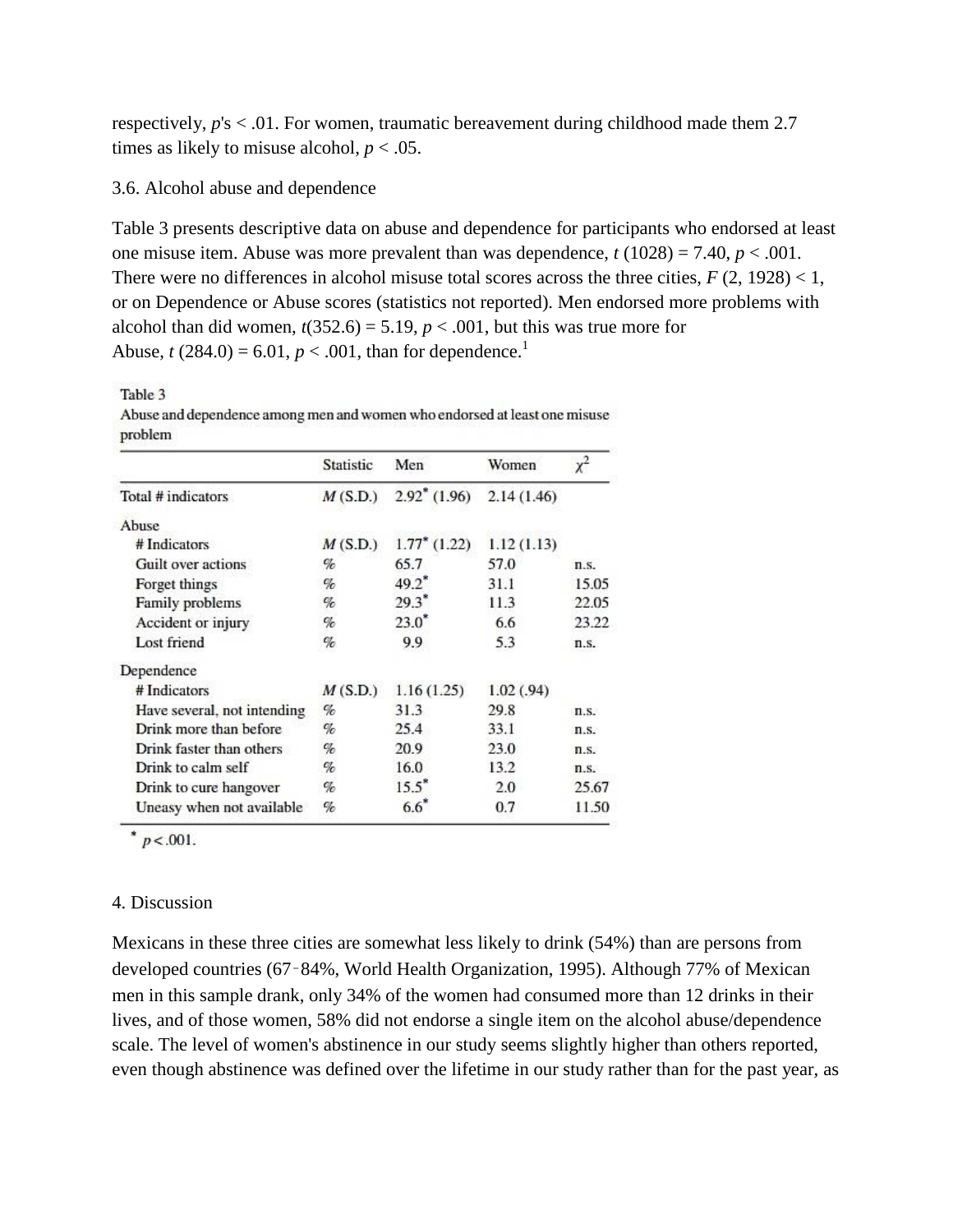in Medina-Mora's (2000) study. As found in other research, the number of drinks consumed per occasion was related to misusing alcohol rather than to just drinking.

Our results are consistent with previous findings on gender differences (Medina-Mora et al., 2003, Nance, 2004 and Amaro et al., 1990) suggesting that Mexican women are more likely to abstain from alcohol than are Mexican men. Consistent with previous findings, our results indicate that Mexican men drink more per occasion and report more problems with alcohol than do Mexican women. Men endorsed more items related to both alcohol abuse and dependence than did women. These results are consistent with cultural norms in this country, that drinking is less acceptable for women except on special occasions (Medina-Mora, 2000).

Several demographic variables were related to drinking status in this sample. Low socioeconomic resources were related to abstinence, suggesting that in Mexico, drinking alcohol might be influenced by affordability. Men of higher resources were also more likely to drink without misuse than to misuse alcohol, a finding consistent with research revealing that higher education is related to less alcohol dependence and problems (Caetano, 1997 and Glanz et al., 2002). Traditional sex roles and women's greater care-giving responsibilities may explain why married men were more likely than unmarried men to drink than to abstain, whereas unmarried women were more likely than married women to misuse, if they drank. The average age of misusers was in the mid 30's, older than the norm in developed countries, but consistent with other findings showing that, for Mexican men, problems continue well beyond youth (Caetano, 1997). Advancing age was associated with consuming fewer drinks per occasion. For women, being older was associated with drinking without misuse, rather than abstaining or misusing.

Mexicans from these three cities were more likely to misuse alcohol if they had a history of PTSD or MDD. The number of youth PTEs was also related to misuse, especially for men. Taking average amount consumed per occasion into account decreased the predictive utility of the number of traumatic events on misuse of alcohol, suggesting that men may drink excessively to cope with previous trauma. As in the U.S. and Australia (Felitti et al., 1998, Kilpatrick et al., 2000, McFarlane, 1998 and Stewart, 1996), certain types of trauma were especially likely to be related to potential alcohol misuse. Consistent with previous findings (McFarlane, 1998 and Brienza and Stein, 2002), experiencing physical or sexual assault was related to some degree of alcohol misuse. Witnessing severe injury has previously been related to drinking problems (McFarlane, 1998) but was not here. These differences could be due to differential wording in the various trauma measures, or to cultural factors. Although it has been demonstrated that alcohol use often precedes violence-related injury in Mexico (Borges et al., 2004), the specific nature of the problems related to alcohol use must be further explored.

Perhaps due to the reciprocal nature of the relationship between adult traumatic experience and alcohol (e.g. drinking men may be more likely to participate in physical confrontations) drinking behavior was differentially related to youth and adult trauma. Youth trauma was not related to drinking as opposed to abstaining. Yet, sexual or physical assault during youth predicted misuse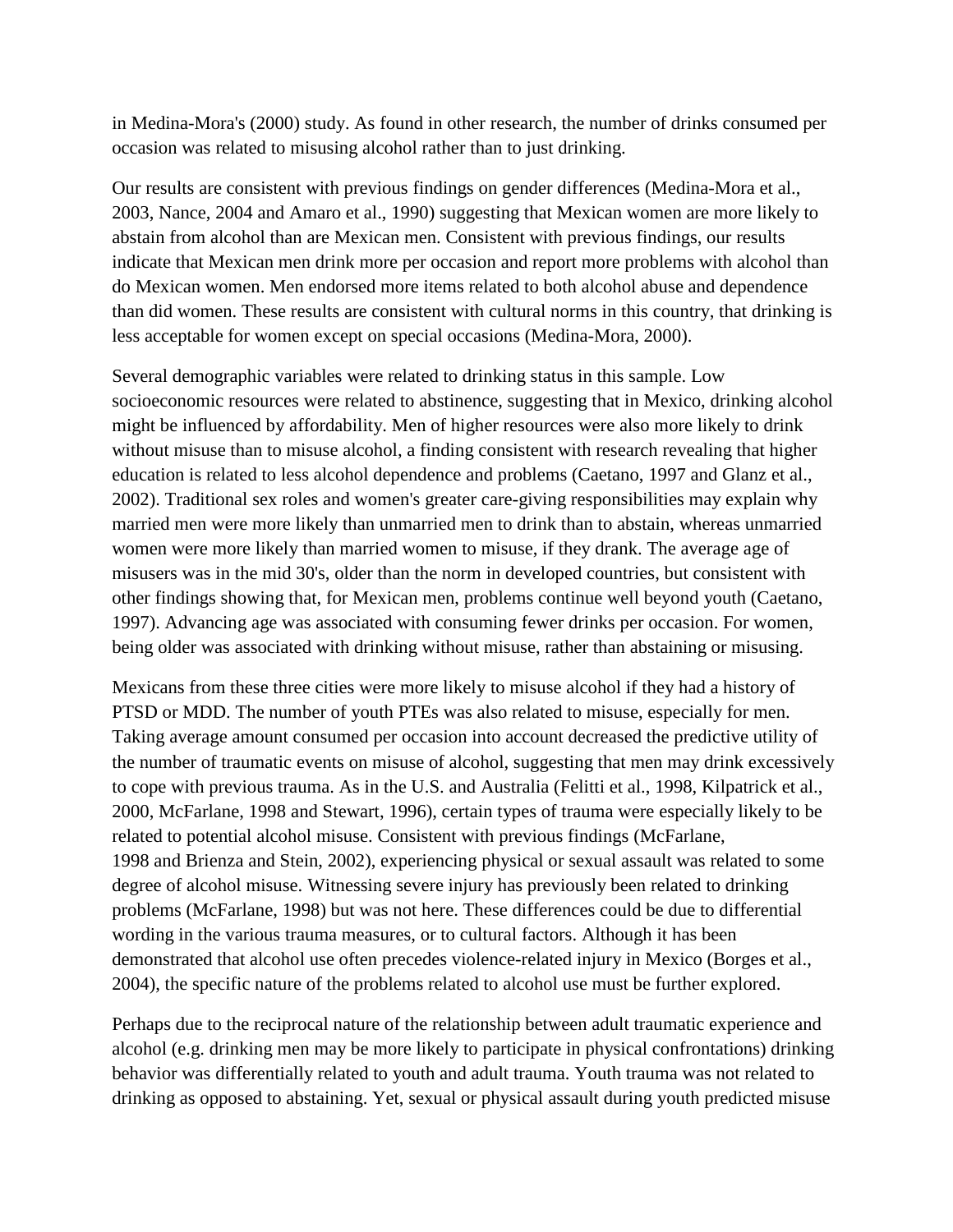of alcohol for both men and women, and traumatic bereavement in childhood also predicted misuse for women.

This study is somewhat limited because the alcohol scale administered did not capture frequency as well as quantity of alcohol consumed, nor did it address the particulars of drinking on special occasions that is found in Mexico (Medina-Mora, 2000). The scale was not diagnostic therefore the specific prevalence of AUDs in Mexico could not be assessed. However, some controversy exists over the consistency in structure of DSM-IV alcohol dependence for persons from the U.S. versus Mexico (Caetano et al., 1999) including differences between Mexicans and Mexican Americans in treatment (Caetano and Clark, 1999).

The design of this study was also cross sectional, and longitudinal research is needed to determine causality for certain relationships revealed. Although our study is limited by the strictly urban nature of the sample, 75% of Mexico's population lives in urban areas (Central Intelligence Agency, 2002). As noted, the sample may slightly underrepresent younger, less educated, low income men.

The study revealed several groups at risk for alcohol-related problems. Overall, men appear more at risk than women for alcohol-related problems. The results suggest that Mexican women may drink more responsibly than Mexican men, yet more research is needed to understand these sex differences. This research is consistent with previous findings that the prevalence of alcohol related problems increases with amount of alcohol consumed (Ely et al., 1999). This information may be of value to clinicians who aim to prevent and treat alcohol problems. Educational efforts need to communicate the adverse effects of heavy drinking and inform the public that brief interventions by health care professionals can reduce consumption and health problems in nondependent "at risk" drinkers (Babor and Grant, 1992 and Kristenson et al., 1983), including in Mexico (Ayala et al., 1998 and Ayala et al., 1995).

### References

Amaro et al., 1990 H. Amaro, R. Whitaker, G. Coffman, T. Heeran **Acculturation and marijuana use and cocaine use: findings from HHANES 1982**–**1984** Am. J. Public Health, 80 (1990), pp. 54–60

American Psychiatric Association, 1994 American Psychiatric Association **Diagnostic and Statistical Manual of Mental Disorders** American Psychiatric Association, Washington, DC (1994)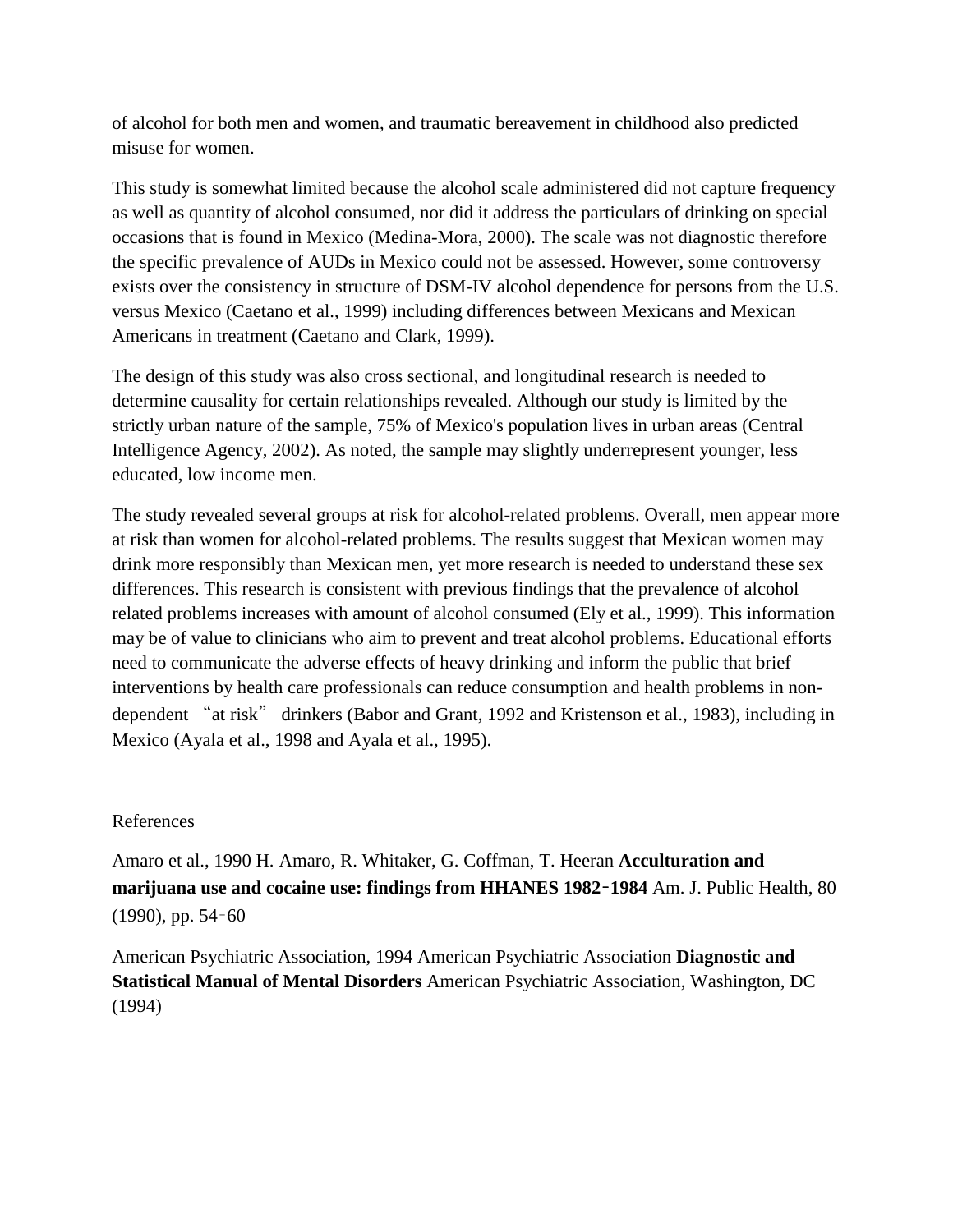Ayala et al., 1998 H.E. Ayala, L. Echeverría, M.B. Sobell, L.C. Sobell **A short-term early intervention alternative for problem drinkers in Mexico/Una alternativa de intervención breve y temprana para bebedores problema en México** Acta Comportamentalia, 6 (1998), pp. 71–93

Ayala et al., 1995 V.H. Ayala, L.G. Cárdenas, S.L. Echeverría, L.M. Gutiérrez **Initial results of an alcohol self-management program in Mexico City/Los resultados iniciales de un programa de autocontrol para bebedores problema en México** Salud Mental, 18 (1995), pp. 18–24

Babor and Grant, 1992 Babor, T., Grant, M., 1992. World Health Organization, Geneva, Switzerland.

Borges et al., 2004 G. Borges, C.J. Cherpitel, M.E. Medina-Mora, L. Mondragón **Violence related injuries in the emergency room: alcohol, depression, and conduct problems** Substance Use & Misuse, 39 (2004), pp. 911–930

Brienza and Stein, 2002 R.S. Brienza, M.D. Stein **Alcohol use disorders in primary care: do gender-specific differences exist?** J. Gen. Intern. Med., 17 (2002), pp. 387–397

Burnam et al., 1987 M.A. Burnam, R.L. Hough, M. Karno, J.I. Escobar, C.A. Telles **Acculturation and lifetime prevalence of psychiatric disorders among Mexican Americans in Los Angeles** J. Health Soc. Behav., 28 (1987), pp. 89–102

Caetano, 1997 R. Caetano **The epidemiology of alcohol-related problems in the U.S.: concepts, patterns and opportunities for research** Drugs and Society, 11 (1997), pp. 43–71

Caetano and Clark, 1999 R. Caetano, C.L. Clark **Trends in situational norms and attitudes toward drinking among Whites, Blacks, and Hispanics: 1984**–**1995** Drug Alcohol Depend., 54 (1999), pp. 45–56

Caetano and Clark, 2003 R. Caetano, C.L. Clark K.M. Chun (Ed.), Acculturation: Advances in Theory, Measurement, and Applied Research, American Psychological Association, Washington, DC (2003)

Caetano and Medina-Mora, 1988 R. Caetano, M.E. Medina-Mora **Acculturation and drinking among people of Mexican descent in Mexico and the United States** J. Stud. Alcohol, 49 (1988), pp. 462–471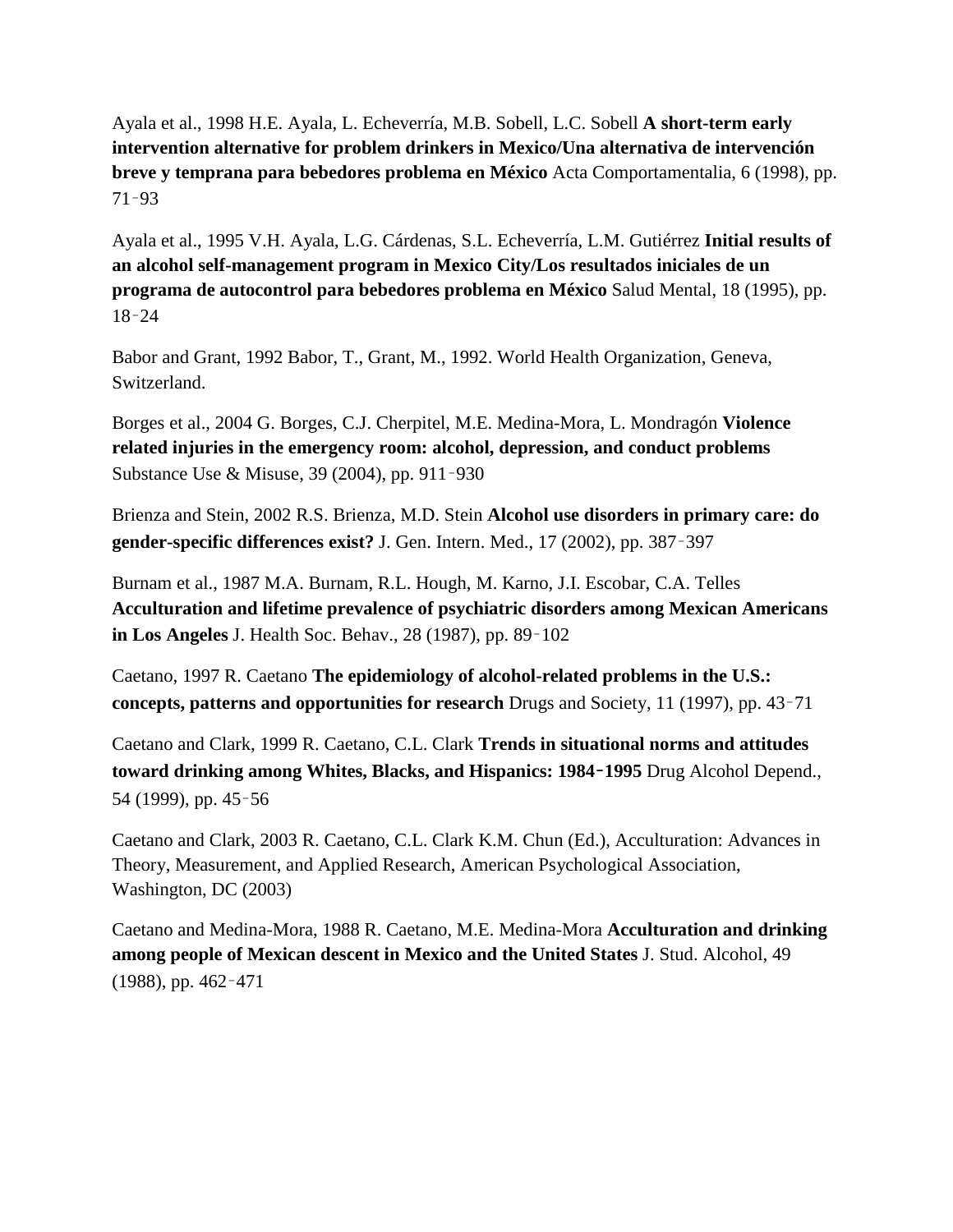Caetano et al., 1999 Caetano, R., Medina-Mora, M.E., Schafer, J., Marino, M., 1999. The structure of DSM-IV alcohol dependence in a treatment sample of Mexican and Mexican American men. 94, 533–541.

Central Intelligence Agency, 2002 Central Intelligence Agency, 2002. CIA World Factbook. Access date 5/5/2005 http://www.cia.gov/cia/publications/factbook/.

Ely et al., 1999 M. Ely, R. Hardy, N.T. Longford, M.E.J. Wadsworth **Gender differences in the relationship between alcohol consumption and drink problems are largely accounted for by body water** Alcohol Alcohol., 34 (1999), pp. 894–902

Felitti et al., 1998 V.J. Felitti, R.F. Anda, D.F. Nordenberg, D.F. Williamson, A.M. Spitz, V.J. Edwards, M.P. Koss, J.S. Marks **Relationship of childhood abuse and household dysfunction to many of the leading causes of death in adults: The Adverse Childhood Experiences (ACE) study** Am. J. Prev. Med., 14 (1998), pp. 245–258

Galvan and Caetano, 2003 F.H. Galvan, R. Caetano **Alcohol use and related problems among ethnic minorities in the United States** Alcohol Res. Health, 27 (2003), pp. 87–94

Glanz et al., 2002 J. Glanz, B. Grant, M. Monteiro, B. Tabakoff **WHO/ISBRA study on state and trait markers of alcohol use and dependence: analysis of demographic, behavioral, physiologic, and drinking variables that contribute to dependence and seeking treatment** Alcohol Clin. Exp. Res., 26 (2002), pp. 1047–1061

Grant et al., 2004a B.F. Grant, D.A. Dawson, F.S. Stinson, S.P. Chou, M.C. Dufour, R.P. Pickering **The 12-month prevalence and trends in DSM-IV alcohol abuse and dependence: United States, 1991**–**1992 and 2001**–**2002** Drug Alcohol Depend., 74 (2004), pp. 223–234

Grant et al., 2004b B.F. Grant, F.S. Stinson, D.S. Hasin, D.A. Dawson, S.P. Chou, K. Anderson **Immigration and lifetime prevalence of DSM-IV psychiatric disorders among Mexican Americans and Non-Hispanic Whites in the United States: results from the national epidemiologic survey on alcohol and related conditions** Arch. Gen. Psychiatry, 61 (2004), pp. 1226–1233

Hupkens et al., 1993 C.L. Hupkens, R.A. Knibbe, M.J. Drop **Alcohol consumption in the European community: uniformity and diversity in drinking patterns** Addiction, 88 (1993), pp. 1391–1404

INEGI, 2001 INEGI, 2001. XII Censo General de Población y Vivienda, 2000. Tabulados Básicos y por Entidad Federativa. Bases de Datos y Tabulados de la Muestra Censal. INEGI: Aguascalientes, Mexico.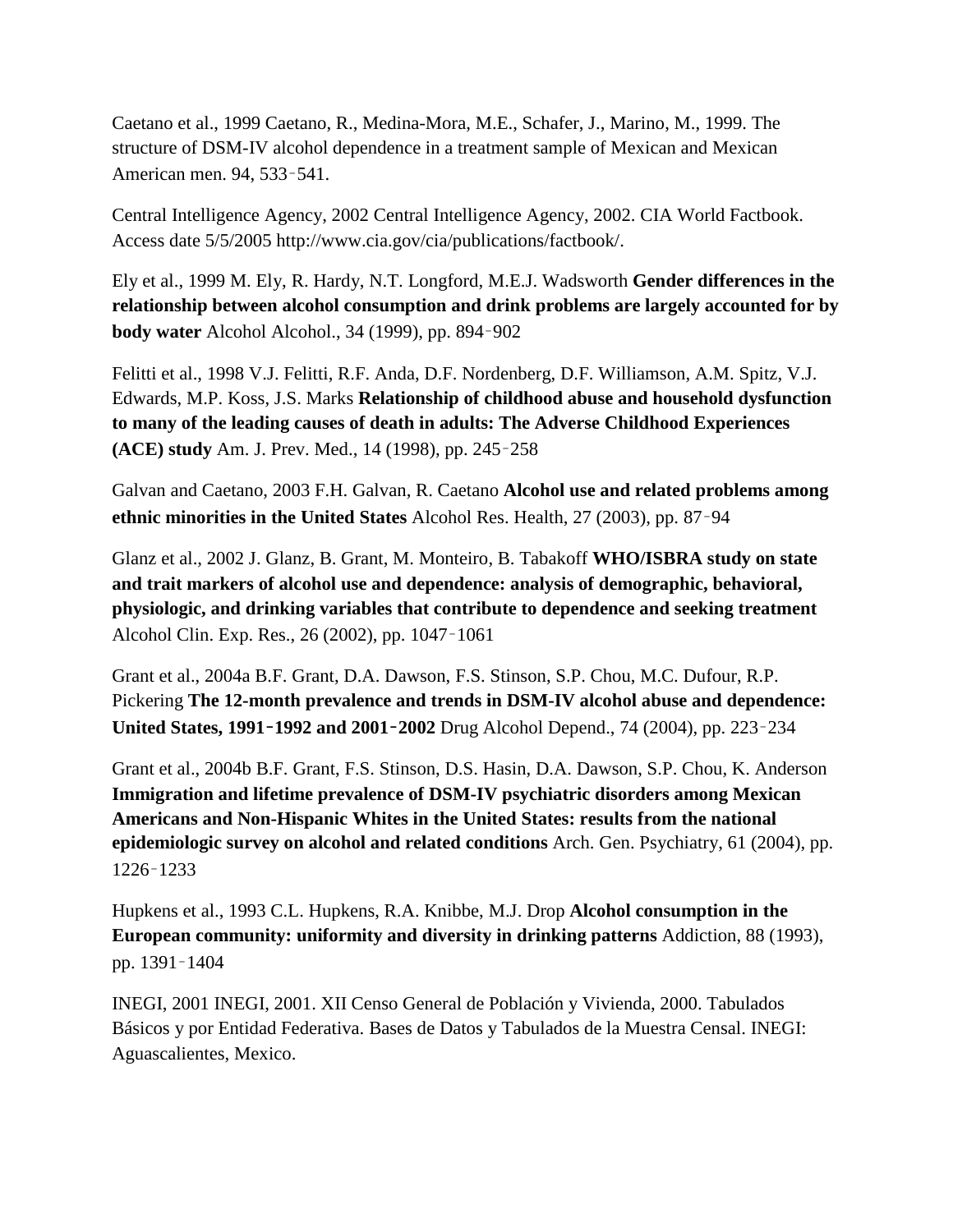Kessler et al., 1994 R.C. Kessler, K.A. McGonagle, S. Zhao, C.B. Nelson, M.E.S. Hughes, H. Wittchen, K.S. Kendler **Lifetime and 12-month prevalence of DSM-III**—**R psychiatric disorders in the United States: Results from the National Comorbidity Study** Arch. Gen. Psychiatry, 51 (1994), pp. 8–19

Kessler et al., 1997 R.C. Kessler, R.M. Crum, L.A. Warner, C.B. Nelson, J. Schulenberg, J.C. Anthony **Lifetime co-occurrence of DSM-III-R alcohol abuse and dependence with other psychiatric disorders in the national comorbidity survey** Arch. Gen. Psychiatry, 54 (1997), pp. 313–321

Kessler et al., 2005a R.C. Kessler, P. Berglund, O. Demler, R. Jin, E.E. Walters **Lifetime prevalence and age-of-onset distributions of DSM-IV disorders in the national comorbidity survey replication** Arch. Gen. Psychiatry, 62 (2005), pp. 593–602

Kessler et al., 2005b R.C. Kessler, W.T. Chiu, O. Demler, E.E. Walters **Prevalence, severity, and comorbidity of 12-month DSM-IV disorders in the national comorbidity survey replication** Arch. Gen. Psychiatry, 62 (2005), pp. 617–627

Kilpatrick et al., 2000 D.G. Kilpatrick, R. Acierno, B. Saunders, H.S. Resnick, C.L. Best, P.P. Schnurr **Risk factors for adolescent substance abuse and dependence: data from a national sample** J. Consult. Clin. Psychol., 68 (2000), pp. 19–30

Kristenson et al., 1983 H. Kristenson, H. Ohlin, M. Hulten-Nosslin, E. Trell, B. Hood **Identification and intervention of heavy drinking in middle-aged men: results and followup of 24**–**60 months of long-term study with randomized controls** Alcohol Clin. Exp. Res., 7 (1983), pp. 203–209

Marshal, 2003 M.P. Marshal **For better or for worse? The effects of alcohol use on marital functioning** Clin. Psychol. Rev., 23 (2003), pp. 959–997

McFarlane, 1998 A.C. McFarlane **Epidemiological evidence about the relationship between PTSD and alcohol abuse: the nature of the association** Addict. Behav., 23 (1998), pp. 813– 825

Medina-Mora et al., 2003 Medina-Mora, M.E., Borges, G., Muñoz, C.L., Benjet, C., Jaimes, J.B., Bautista, C.F., Velázquez, J.V., Guiot, E.R., Ruíz, J.Z., Rodas, L.C., Aguilar-Gaxiola, S., 2003. Prevalence of mental disorders and use of services: results from the Mexican National Survey of Psychiatric Epidemiology/Prevalence de trastornos mentales y uso de servicios: Resultados dela encuesta nacional de-epidemiología psiquiátrica en México 26, 1–16.

Medina-Mora et al., 2000 M.E. Medina-Mora, G. Borges, J. Villatoro **The measurement of drinking patterns and consequences in Mexico** J. Subst. Abuse, 12 (2000), pp. 183–196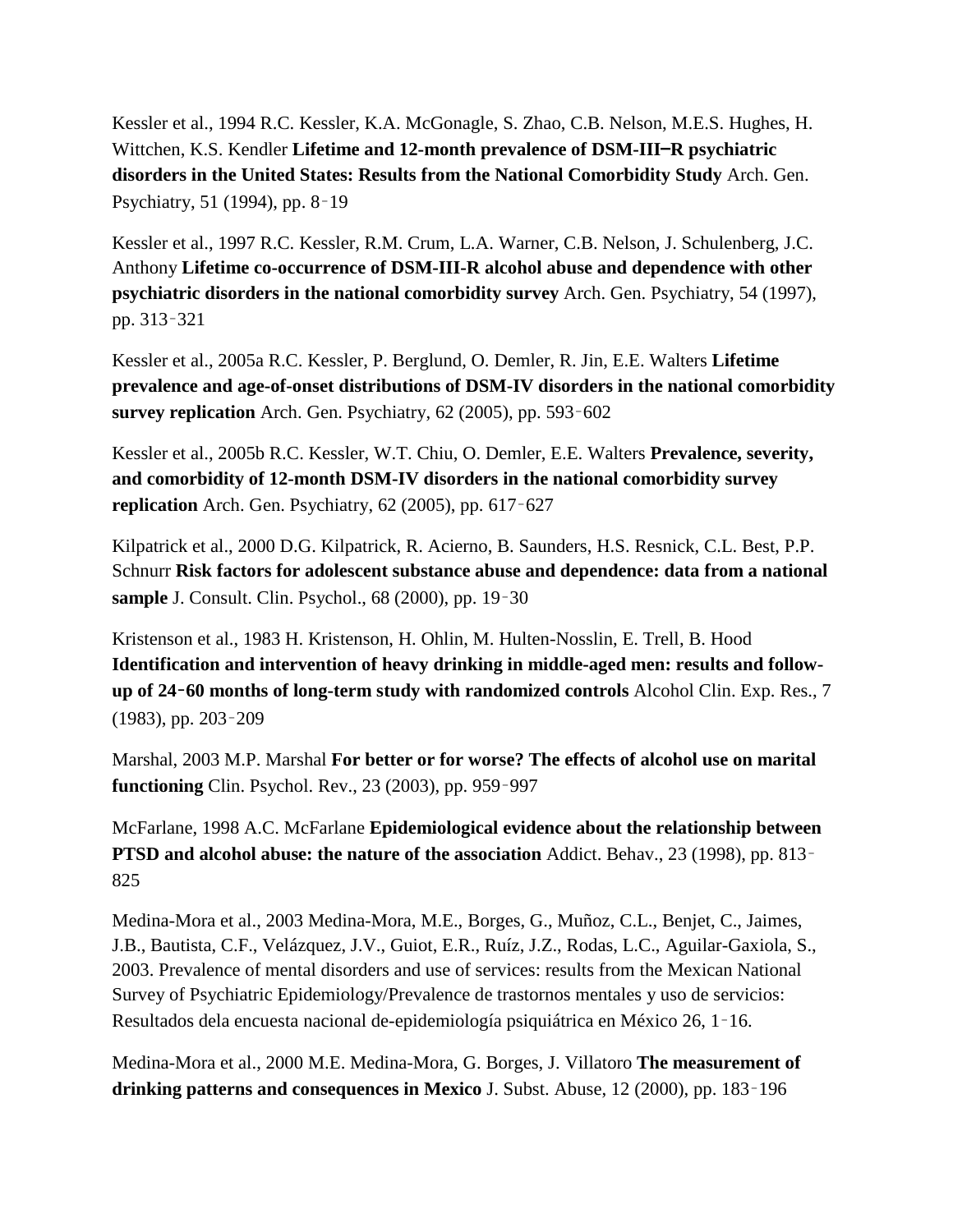Nance, 2004 D.C. Nance **Depression, alcohol abuse, and generational differences in Mazahua women in rural Mexican village** Issues Ment. Health Nurs., 25 (2004), pp. 673–692

National Center for Health Statistics, 2004 National Center for Health Statistics, 2004. Health, United States, 2004: With Chartbook on Trends in the Health of Americans, National Center for Health Statistics, Hyattsville, MD.

Nolen-Hoeksema, 2004 S. Nolen-Hoeksema **Gender differences in risk factors and consequences for alcohol use and problems** Clin. Psychol. Rev., 24 (2004), pp. 981–1010

Norris et al., 2003 F.H. Norris, A.D. Murphy, C.K. Baker, J.L. Perilla, F. Gutiérrez Rodriguez, J. Gutiérrez Rodriguez **Epidemiology of trauma and posttraumatic stress disorder in Mexico** J. Abnorm. Psychol., 112 (2003), pp. 646–656

Rehm et al., 2003 J. Rehm, R. Room, K. Graham, M. Monteiro, G. Gmel, C.T. Sempos **The relationship of average volume of alcohol consumption and patterns of drinking to burden of disease: an overview** Addiction, 98 (2003), pp. 1209–1228

### SAMHSA, 2004 SAMHSA,

website http://www.oas.samhsa.gov/NHSDA/2k3NSDUH/appg.htm. Access date: 4/5/2004. Stewart, 1996 S.H. Stewart **Alcohol abuse in individuals exposed to trauma: a critical review** Psychol. Bull., 120 (1996), pp. 83–112

Turner and Gil, 2001 R.J. Turner, A.G. Gil **Psychiatric and substance abuse use disorders in South Florida: racial/ethnic and gender contrasts in a young adult cohort** Arch. Gen. Psychiatry, 59 (2001), pp. 43–50

U.S. Census Bureau, 2000 U.S. Census Bureau, 2000. Population by Race and Hispanic or Latino Origin for the United States: 1990 and 2000 (PHC-T-1), Table 4.

Van Oers et al., 1999 J.A.M. Van Oers, I.M.B. Bongers, L.A.M. Van de Goor, H.F.L. Garretsen **Alcohol consumption, alcohol-related problems, problem drinking, and socioeconomic status** Alcohol Alcohol., 34 (1999), pp. 78–88

Vega et al., 1998 W.A. Vega, B. Kolody, S. Aguilar-Gaxiola, E.C. Alderete, Ralph, J. Caraveo-Anduaga **Lifetime prevalence of DSM-III-R psychiatric disorders among urban and rural Mexican Americans in California** Arch. Gen. Psychiatry, 55 (1998), pp. 771–778

Vega et al., 2003 W.A. Vega, W.M. Sribney, I. Achara-Abrahams **Co-occurring alcohol, drug, and other psychiatric disorders among Mexican-origin people in the United States** Am. J. Public Health, 93 (2003), pp. 1057–1064